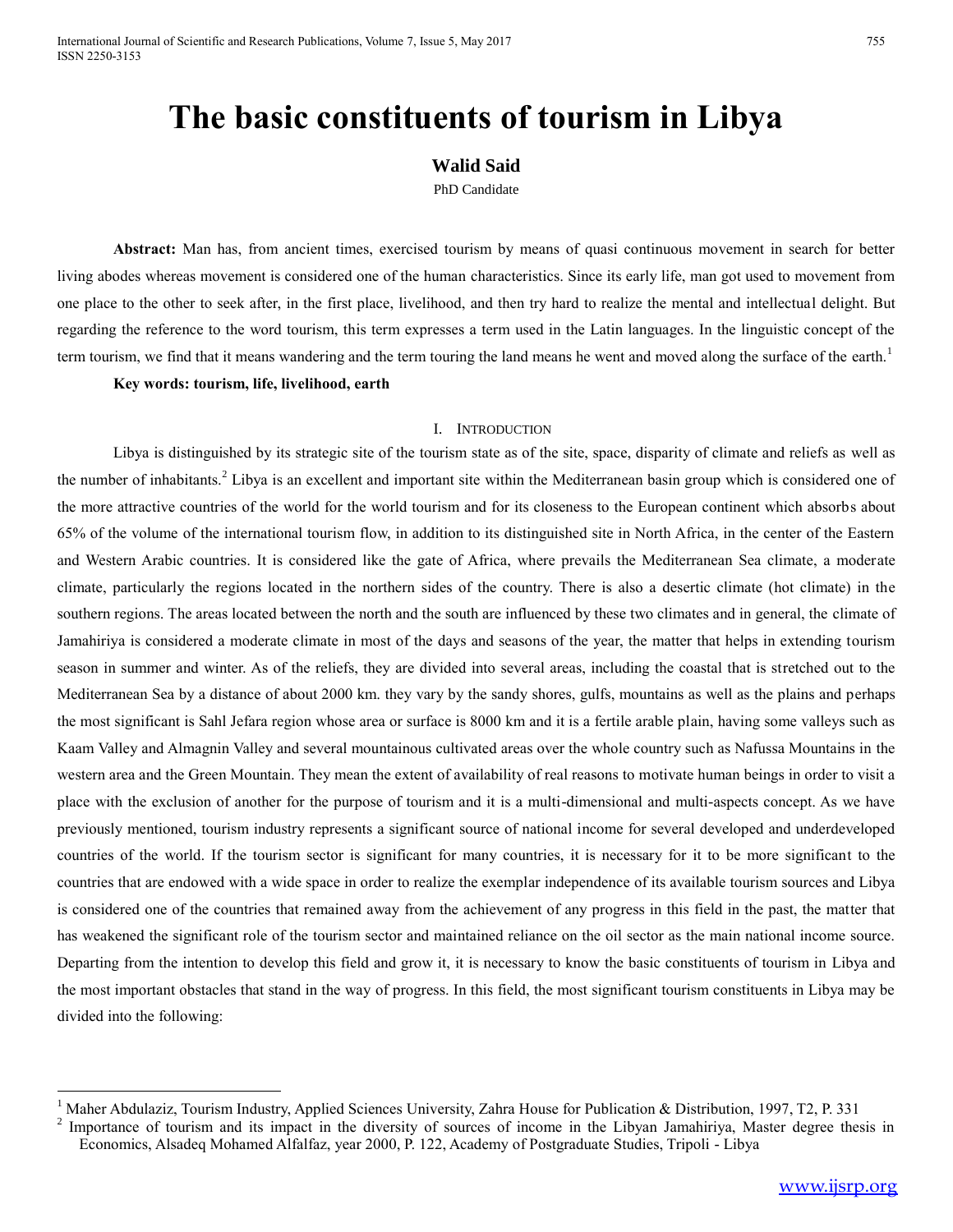- Natural resources / they are meant by all that characterize the tourism areas in Libya as of site, weather, climate, geographic nature, surface, waters, vegetal life, animal life, development and other natural resources.

- Weather and climate/ weather represents the description of temperatures, air pressure, speed of wind, humidity, rains, plants and forests. But climate expresses the long changes in weather cases.

- Geographic nature of the tourism area/ it is represented in a group of reliefs that characterize the tourism area as of mountains, rivers, sea, valleys, rocks and deserts. There are in Libya several tourism areas in the center and south of Libya as well as lakes in the heart of the desert. Besides, there is the longest coast over the sea. It is distinguished by a seacoast of 2000 km long which may very possibly be exploited in tourism.

#### II. OBJECTIVES OF TOURISM SECTOR IN LIBYA

Libya sets its hopes on the role that may be played by the tourism sector in diversifying the national sources of income within the next period by means of laying out plans that aim at taking care and develop the numerous tourism areas represented in the historic antiquities and sandy seashores in addition to the warm atmosphere which inspires tourism. For this end, Libya has made good progress in providing the necessary requirements and facilitations as of hotels, tourism villages, recreations and other establishments in support for the development of this sector and its growth. The following are among the objectives attempted to be realized by the tourism sector in Libya:

A) At the short range, make the world be acquainted with Libya and the tourism, natural and industrial resources it is endowed with as well as the significant achievements realized in various economic and social sectors. Work for the sake of local growth of the tourism sector in order to realize an integral growth at the level of the country

B) At the long range, working towards raising the level of contribution of tourism sector in the realization of the economic and social development through:

- Provide work opportunities for a great number of citizens

- Consolidation of the national income with respect to foreign currencies

- Encourage investment in tourism sector, particularly the growth of projects and the medium establishments in the tourism sector in such a way to realize development in this sector internally and externally.

## **Problems facing tourism in Libya**

Problems such as inefficient resource allocation, poor infrastructure, and frequent policy reversals, in addition to the UN (United Nation) international embargo which has been recently lifted, are major reasons for the delay and observed slow tourism development. The UN international embargo has been a major deterrent for tourists. It has resulted in delay in tourism development and made it difficult for tourists, who have instead had to travel through an arduous, physically exhausting road into and out of the country through the Tunisia-Libya land border. Despite the fact that Libya possesses a splendid variety of tourist attractions (natural, historical and cultural), the problems facing the tourism sector and the development of tourism activities in Libya are several and each needs to be considered carefully in order to formulate the right policy to tackle them.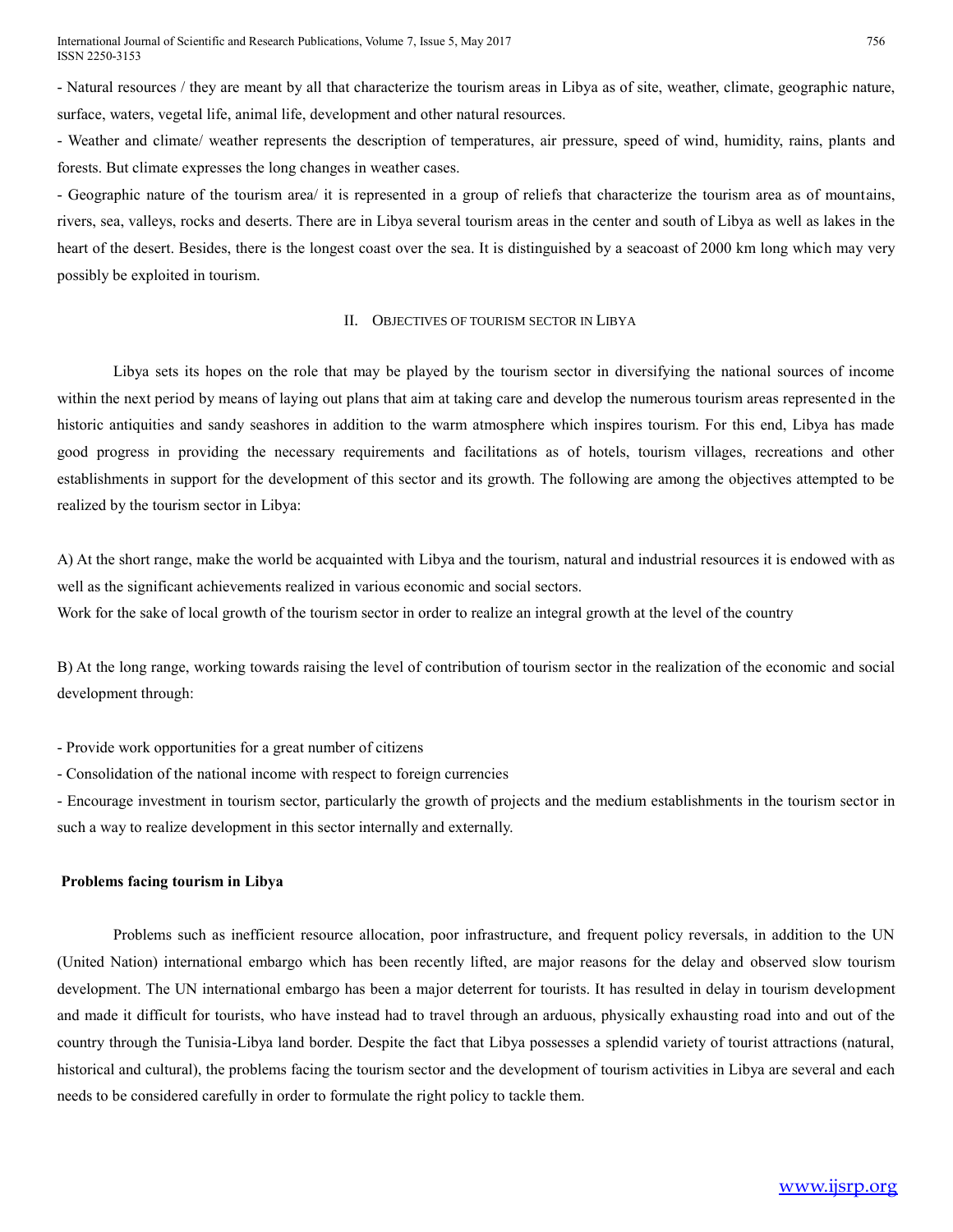International Journal of Scientific and Research Publications, Volume 7, Issue 5, May 2017 ISSN 2250-3153

These problems can be summarized as follows:

#### Lack of tourism-related infrastructure

The sufficient infrastructure necessary for the development of a successful tourism sector is lacking. Most important amongst these, is that there is a lack of available accommodation in terms of both quantity and quality close by the principal attractions such as, classical archaeological sites, selected coastal areas and convenient desert stopover points suitable for international tourists. The facilities regarding the presentation of some attractions is not wholly adequate for visitation by tourists in aspects such as, lack of road signposting and informative signposting at places of interest that are in language other than Arabic, inadequate road maps of Libya as well as detailed ones for the principal towns and cities, beside that the need to improve the existing information centers at the site areas and establishing some more all over the country. In addition, despite the large number of restaurants, there are only a few that are of an acceptable standard to international tourists. Besides that, there is little or no entertainment or cultural activities organized for presentation to visitors. In addition, the availability of Libyan souvenirs and handicrafts in general, and those of unique quality in particular, is poor. Consequently, the shortages of these facilities will definitely have its impact on the level of tourist demand.

The visa entrance system might be another deterrent for international tourists, as well as the fact that the official currency exchange rate for the Libyan dinar is at a high level, which results in uncompetitive prices for tourist related services such as accommodation and transportation, compared with neighboring countries. Moreover, tourist accommodation in some tourist areas is not up to standard to meet international tourist market requirements and there is a lack of tourist information centers. Also, the poor communications between the travel trade in the international tourist market and Libya has resulted in an absence of awareness and knowledge in the tourist generating markets of Libya's tourism resources and attractions.

#### **Lack of awareness and image**

Beside the severe lack of tourism infrastructure, there is a lack of awareness and image of Libya as a tourist destination among international tourist markets. The promotional tools, which are presently employed by, GBT (General Board of Tourism) and local tour-operating companies are insufficient. Therefore, the need for more effective promotional campaign has become essential in order to change the negative image of the country as a tourist destination that has been held in the outside world and particularly European tourist markets resulting from western media in the last couple of years.

# **Lack of competent human resources**

The tourism industry is a labour-intensive service industry dependent for survival and competitive advantage on the availability of good quality personnel to deliver, operate and manage the tourist product. The interaction between tourist and tourism industry personnel is an integral part of the total tourist experience (Amoah and Baum, 1997). According to HCTC (1995), tourism and hospitality have one of the highest levels of skill shortages (cited by Jameson, 2000), and Libya no exception. In Libya, tourism related services have a lack of good quality personnel. Therefore, there is an urgent need to develop human resources, particularly indigenous personnel, for delivering quality services for tourists, as well as enhancing general skills of the local workforce. All hotels and beach resorts should be staffed with skilled managers and technical services personnel to be more familiar with customer's needs and wants, help them and handle their enquiries and complaints as well as to meet an international standard of skills. As the industry

# [www.ijsrp.org](http://ijsrp.org/)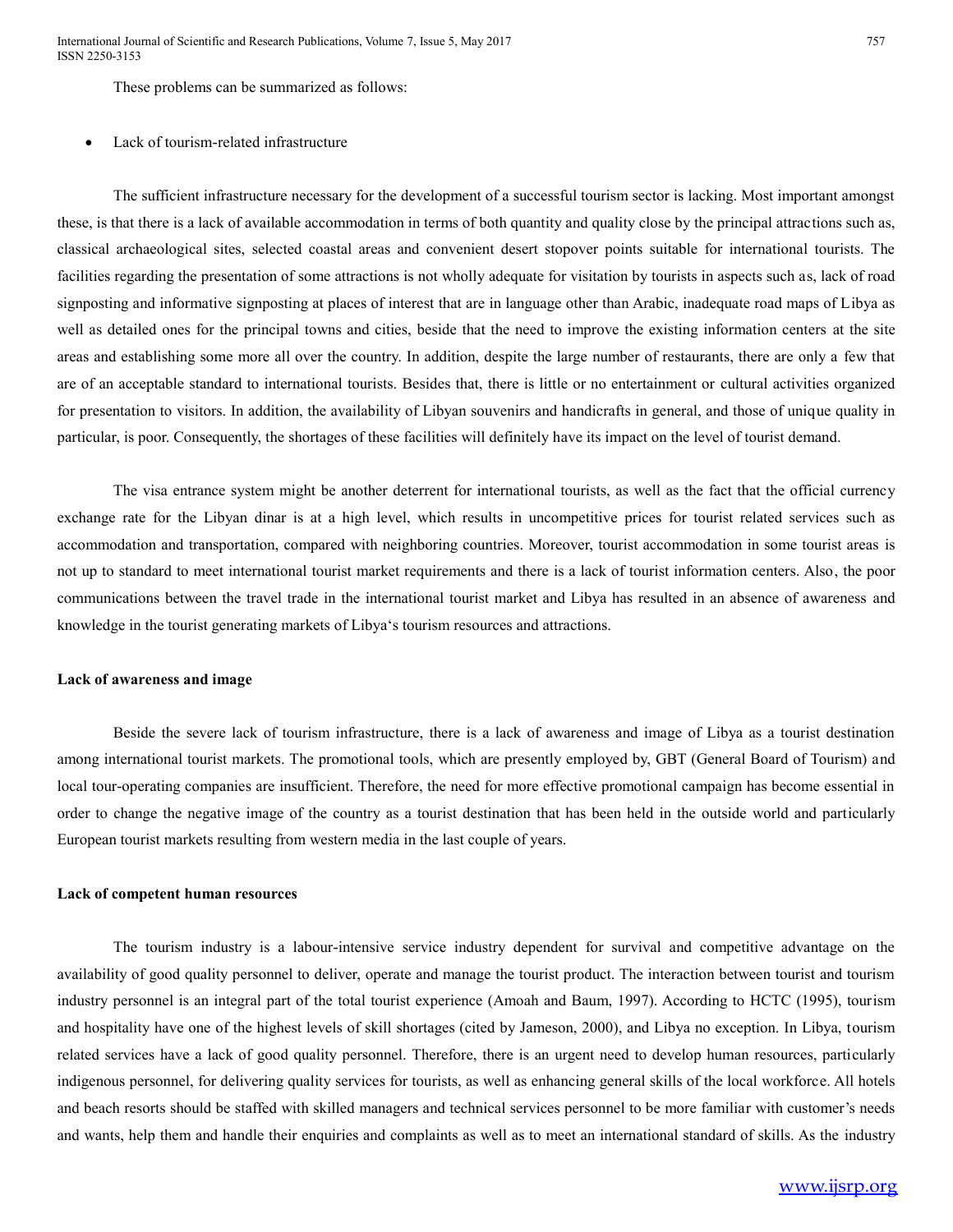continues to develop and managerial roles and companies become more complex, the nature of the unit management role will increasingly require the skills and knowledge that education and training bring.

Despite the lack of the abovementioned factors, tourism in Libya faces a number of opportunities, which it should fully exploit in order to sustain and accelerate tourism development in the country. In order to achieve accelerated tourism development the following key factors and priorities should be considered:

#### **A) Government and community involvement**

Government involvement in developing countries including Libya has become essential especially in the initial stages of tourism development. The industry could not survive without them. Governments have the power to provide the political stability, security and the financial framework which tourism requires. They provide essential services and basic infrastructure. Finance represents a core factor for any business. In the Libyan case, in order to utilize its extensive and varied range of tourism resources (natural and man-made) effectively, increased finance should be allocated for tourism in the country's national economic strategy. The public and the private sector cooperation and collaboration play a vital role in the development of the sector. If tourism is to flourish more widely across the country to reap the socio-economic and environmental benefits, government commitment with increased budget for the tourism development is essential as, obviously, without budget and estate commitment, tourism will never develop.

In Libya, residents should be a central component of tourism plans (unlike what has been experienced in several tourist destinations) and should be remembered not just in post-plan implementation. They should be aware of the economic benefits of tourism development to their community and should perceive the positive changes in their communities from tourism with aspects such as changes in living standards, investment, level of income, employment opportunities, and recreational facilities for residents, tourism as a source of valuable experience and preservation of antiquities and public facilities etc.

This all could lead to good tourist-host interrelationships, which results in better interaction between local people and tourists. This would encourage both parties to care more about the community's tourist assets, which in return leads to more sustainable tourist assets.

## **B) Sufficient budget and action plans**

An adequate budget for funding tourism projects and implementing tourism plans is an important factor for accomplishing successful tourism growth. Some tourism development plans were prepared to further tourism in the country. However, nonimplementation of these plans mainly due to insufficient budget, in addition to some other reasons, was a major drawback to accelerate tourism development. Therefore, in order to achieve tourism growth in the country the government involvement and commitment became essential to overcome any financial problems concerning the development of the tourism sector, which should be combined with an effective controlling system.

According to Clayton (2003), in a situation of external shocks, mismanagement, corruption or some combination of these factors, which may lead to significant unproductive over spending, without commensurate or growth, this usually requires governments to get their budgets back under control. In addition, the establishment of a tourism development bank is recommended to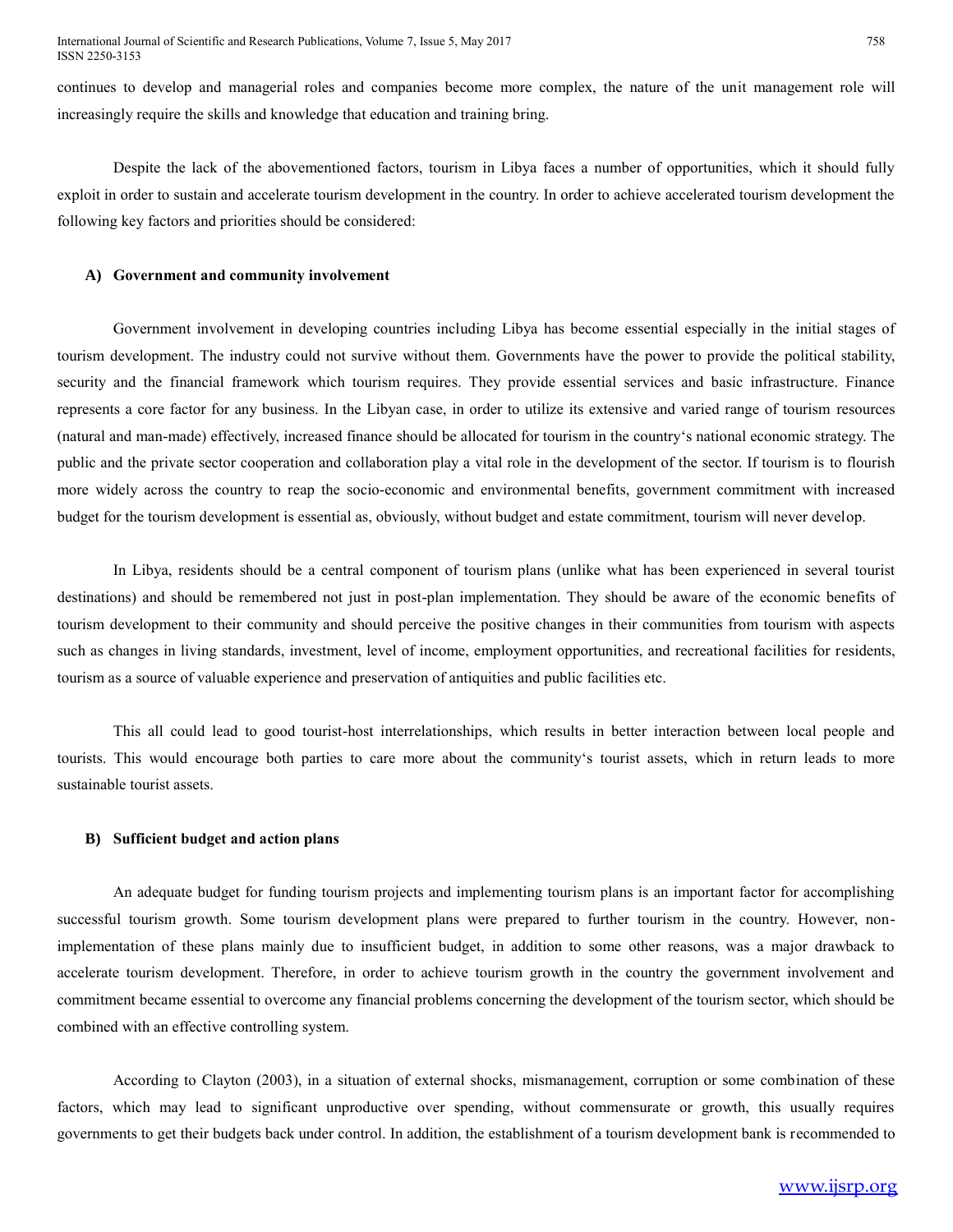#### International Journal of Scientific and Research Publications, Volume 7, Issue 5, May 2017 ISSN 2250-3153

enhance tourism growth in the country. Action plans are required to take immediate action towards the establishment of tourismrelated infrastructure. The aim of planning for tourism is to identify major issues that are likely to affect the development and management of tourism as well as to develop policies and programmes to assist in making the industry more viable and sustainable. Many have argued that, in order to achieve integrated and sustainable development, the macro level of economic and development policy must incorporate social and environmental factors at the outset of planning (Clayton, 2003).

Tourism in Libya is included in the national plans, but the resources are not allocated to achieve the sector's goals. The delay in the execution of tourism plans in the given time has been a major problem in the slow growth of tourism in the country. Therefore, the provision of necessary requirements, such as sufficient capital with an effective controlling system to avoid corruption, in addition to the provision of good expertise, flexibility etc to allow the completion of the projects, have became crucially urgent and important.

Wall, (2005) added that, in developing countries, there is continued emphasis on master plans which are often made by external consultants, who usually come from developed countries, where there has been a shift in the emphasis on tourism master plans for larger areas. Those external consultants often do not undertake such tasks in their places of origin. In fact, such master plans are designed to attract external investors by ensuring potential developers that there is a broad vision for the destination area and that their investments are desired and secure. Therefore, action plans are required, to accomplish positive results. Plans for the tourism sector should not be considered in isolation. As tourism is an interdependent sector, plans for tourism should be integrated with other sector plans. Problems arise when development is rushed, with little consideration for the environment. Therefore, the socio-economic and environment fabric of the country should be carefully considered in order to achieve sustainable tourism development.

#### III. DEVELOPMENT OF TOURISM IN LIBYA

Tourism planning and development authorities with a well-developed institutional framework at various levels (federal, provincial and local) are required to manage the existing resources to meet the tourist market demand. A fully provisioned marketing section with competent professionals is the most important need for the country to introduce its assets in the tourist market and to the travel trade. As a result, the formulation of marketing plans which are missing in most of the Libyan tourist enterprises, due to the lack of expertise, have become essential for the co-ordination of marketing activities. The marketing plan basically should have objectives/targets, strategy (utilization of tourist marketing mix), time limits, budgets and controls.

#### IV. INVESTMENT IN TOURISM

Investment in tourism infrastructure must be addressed as soon as possible as it is a core factor for tourism development. This cannot be achieved unless the provision of physical infrastructure is completed. Developing a new tourism-related product or service, requires intensified efforts at the initial stages in order to gain an adequate proportion of the international tourist market share and then to maintain this position in the medium to long- run. In Libya, where tourism is viewed as an economic alternative for gaining economic growth, the government should make investment as easy as possible for prospective investors.

Consequently, this could lead to an increase in the tourism market share and enable Libya to compete more effectively. Sufficient funding, and establishing an appropriate atmosphere for investors that might boost confidence among them, is required to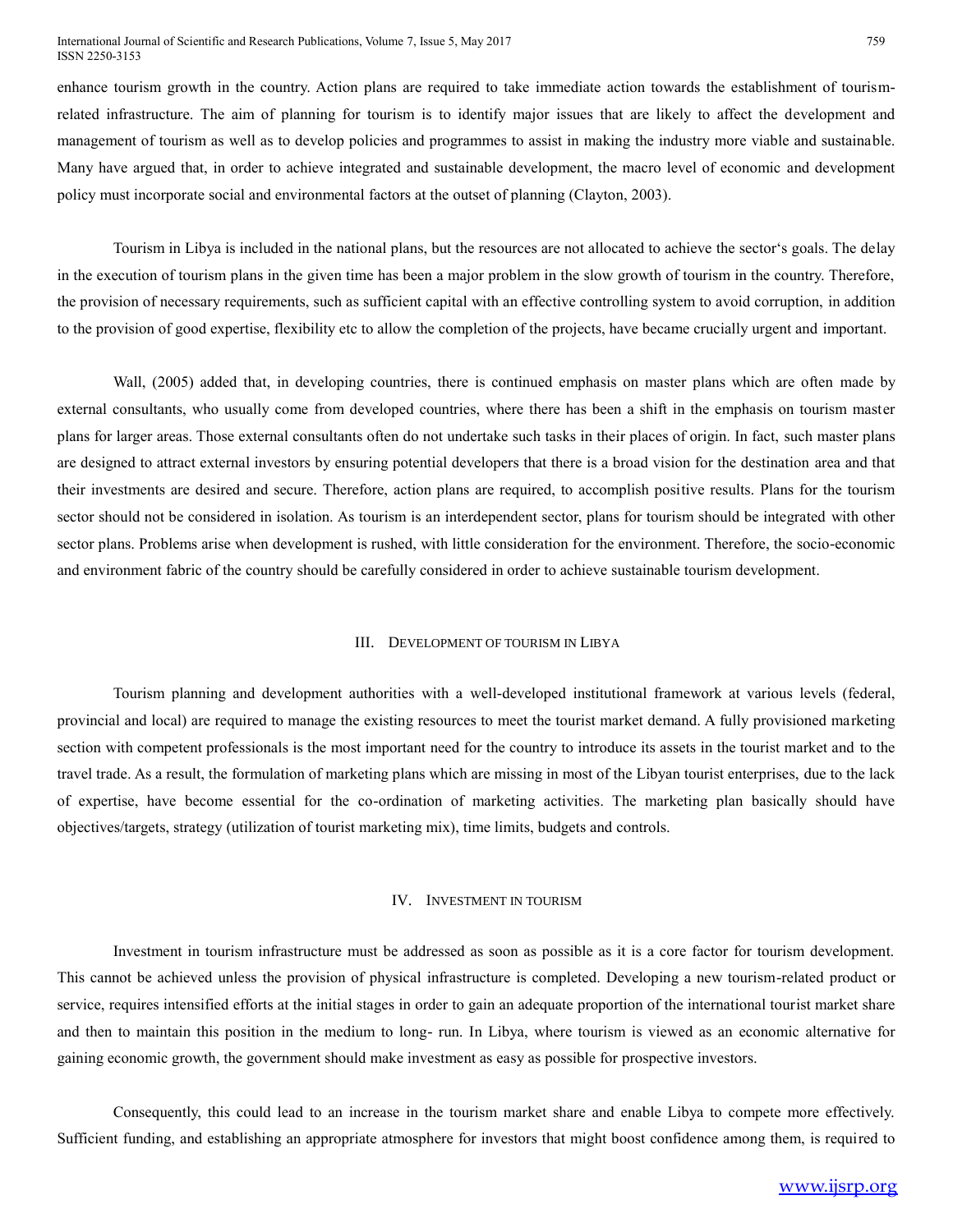encourage local and foreign investment to invest in tourism related services by treating tourism investment legislation as a special and more distinctive case in order to be more attractive. This might take the form of exempting both domestic and international components from tax for a certain period of time in the full investment.

The development of more tourist accommodation such as small and medium-sized hotels, beach resorts, roadside travellodges and guest houses to meet the demand of prospective international and domestic tourists at a competitive price and more ―value for-money‖ facilities could lead to sustainable tourism development and fast promotion of the country as a tourist destination. Similar investment policies in the oil sector which has been very successful could be adopted for investment for Libya's tourism industry. Encouraging foreign investment (renowned companies in particular) to invest in tourism-related services, could generate employment for Libyans and bring in the highest technology and experience.

## **V.** MARKETING ACTIVITIES

The need for marketing activities, which Libya is currently lacking, represents a core factor for achieving tourism growth in the country. In addition to awareness and knowledge about the tourist product and improving the image of Libya as a tourist destination among international tourist markets, marketing plays a vital role in understanding the needs and desire of the actual and potential customers. Help in responding quickly to tourist markets, changing conditions, offering the country's tourist product in a more attractive way than its competitors as well as portraying the diversity of the Libyan tourist product in terms of society and culture, history and heritage while targeting specific segments related to individual types of activity or pursuit. In order to increase the awareness and image of Libya as a tourist destination, it is proposed that a foreign tourist office should be established in major tourist generating countries.

As a cost saving device or interim step, the London office for example, should be responsible for some other countries in the European Union. In the long run it will be essential to have an office in the USA, which would also serve Canada. The importance of a destination having a foreign office lies in it is ability to help travel agencies in a tourist generating country to influence the choice of the destination in various ways. Furthermore, the need for a foreign office becomes more crucial when it is considered that travel agencies handle about 70% of travel business.

#### **Education and training**

Education and training is required for enhancing the skills of those working at all levels in the tourism industry, which is critical to its future prosperity. Training should be performed in a wide range of skills, including management and information technology. The industry needs skilled managers and staff who are capable to identify and meet the needs of international visitors.

Training facilities should be provided at university level to produce better educational programmes directed towards planning, developing, development and management of tourism. Beside the formal education system, informal training, either on-thejob or through programmes should be carefully tailored to meet defined objectives and targeted at specific types of individuals.

Foreign expertise to train tourism personnel on specific aspects, should be organised by the public and the private sectors to provide a base for future education and training and to improve the standards. The tourism training institutions in Libya have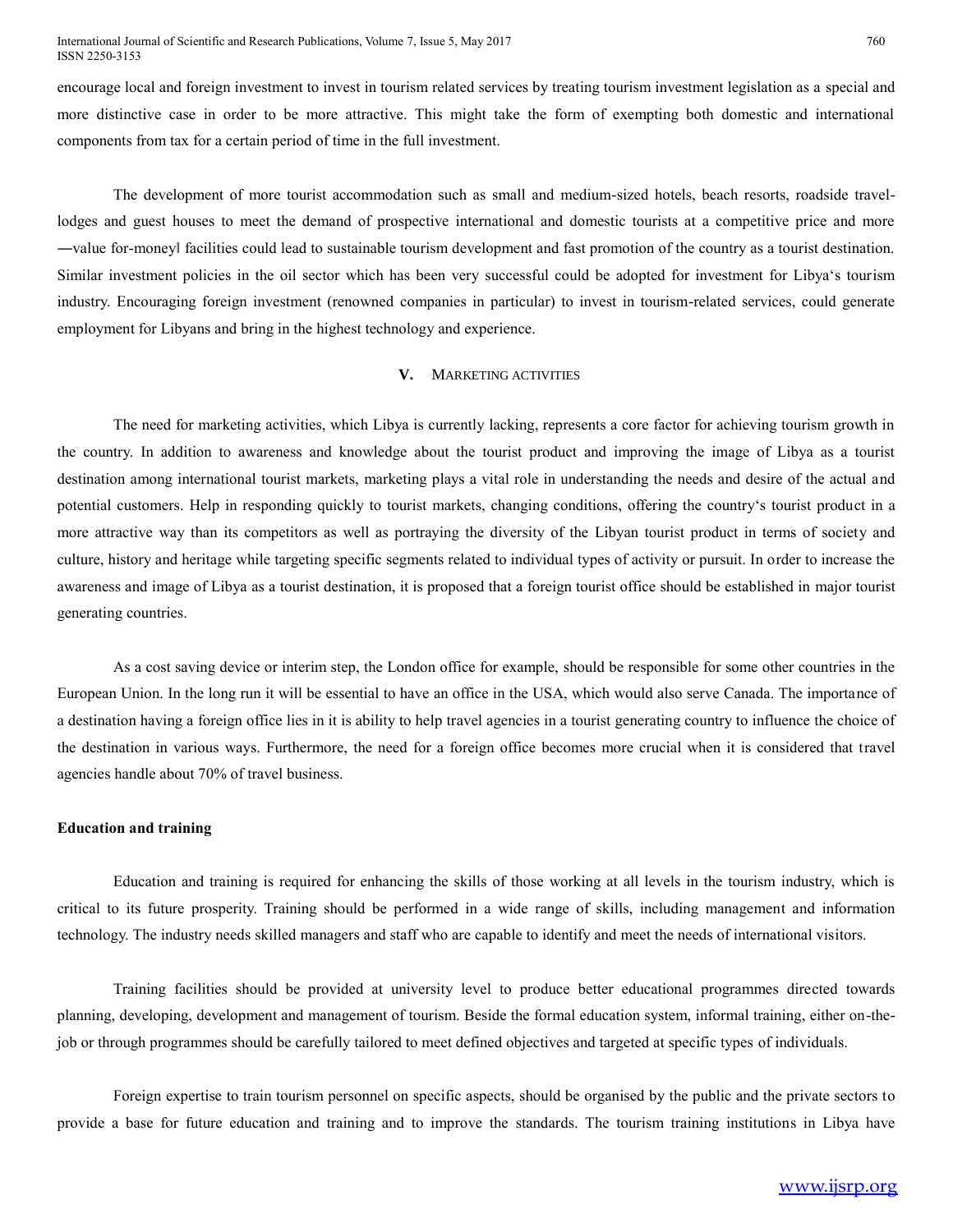formulated educational and training programmes for the industry but at this stage they lack both efficiency and sufficiency. As a matter of a fact, it will take a long-term sustained effort for the industry to adapt to the view that effective human resources development is critical to business performance. Moreover, education helps change people's perceptions towards tourism and raises their awareness of the opportunities and challenges involved in tourism.

#### **Tourism training institutes and centers**

The regular training is available in the sector in six training centers which are distributed over the various Libyan areas: Janzour (Tripoli), Misurata centers, Benghazi, Shahat, Soussa besides the University of Derna which organizes a training program before graduation. These centers consist of institutes for tourism and hotel professions. Curricula were determined for them in the past by the Scientific Research Center affiliated to the General People's Committee for Education and this curriculum used to be its' main source which is the Jordanian curriculum by 70% and every institute provides the same group of training courses in spite of the presence of a great independence in the manner of presenting them to the students. The technical study books are not available at present in any of the institutes.

There are two independent departments in Tripoli Janzour Institute whereas the first department is concerned with the intermediate stage and the second department is concerned with the high stage and the main subjects in both programs are the production of foodstuffs and the offering of food, housing, reception and the household management. Three groups have completed the intermediate program, about 400 students, and the absorption of about 300 students in the intermediate stage and about 250 students in the high stage and whereas work has started in the stage since 1995 and then the first batch of it has graduated on 1998 and the total number of teachers has reached 47 teaches in addition to the technical study subjects (hotel) where foreign languages shall be taught as well as some general subjects. Also, contacts has been launched with a number of institutes outside Libya financed by the People's Committee of Education so that invitations shall be directed from time to time to some international institutes in order to organize study courses, particularly in the field of tourism.

Misurata institute has been founded on 1992 and involves two departments as follows: the intermediate and high stages and study begun in this institute on 1996. The number of students in the intermediate stage has reached 265 students and the number of students in the high stage has reached 61 students and the members of the teaching staff in the institute attain 25 teachers among them 5 teachers from the national elements and the remaining from the Arab Republic of Egypt, Kingdom of Jordan, Iraq and Palestine.

Students in the intermediate stage exercise specialization in the field of hotel businesses while the students in the high stage continue their studies in the field of hotel and tourism in a more thorough way while Misurata Institute and Tripoli Institute are specialized in the methodology and philosophy related to practical training within and outside the institute because the policy of Misurata Institute is not to undertake the practical training within the institute, yet, it has taken official measures with the local hotels in order to practice the practical training therein and a return shall be paid to the students against the period they spent in the hotels, the matter that represent an extra incentive to them.

Soussa institute is located in an old administrative building and has been inaugurated on 1997. It is unlike the other institutes because it provides the high study courses not the intermediate and the number of students who joined it has attained 260 students distributed between the tourism and hotel activities with the presence of 14 members of the teaching staff, most of them are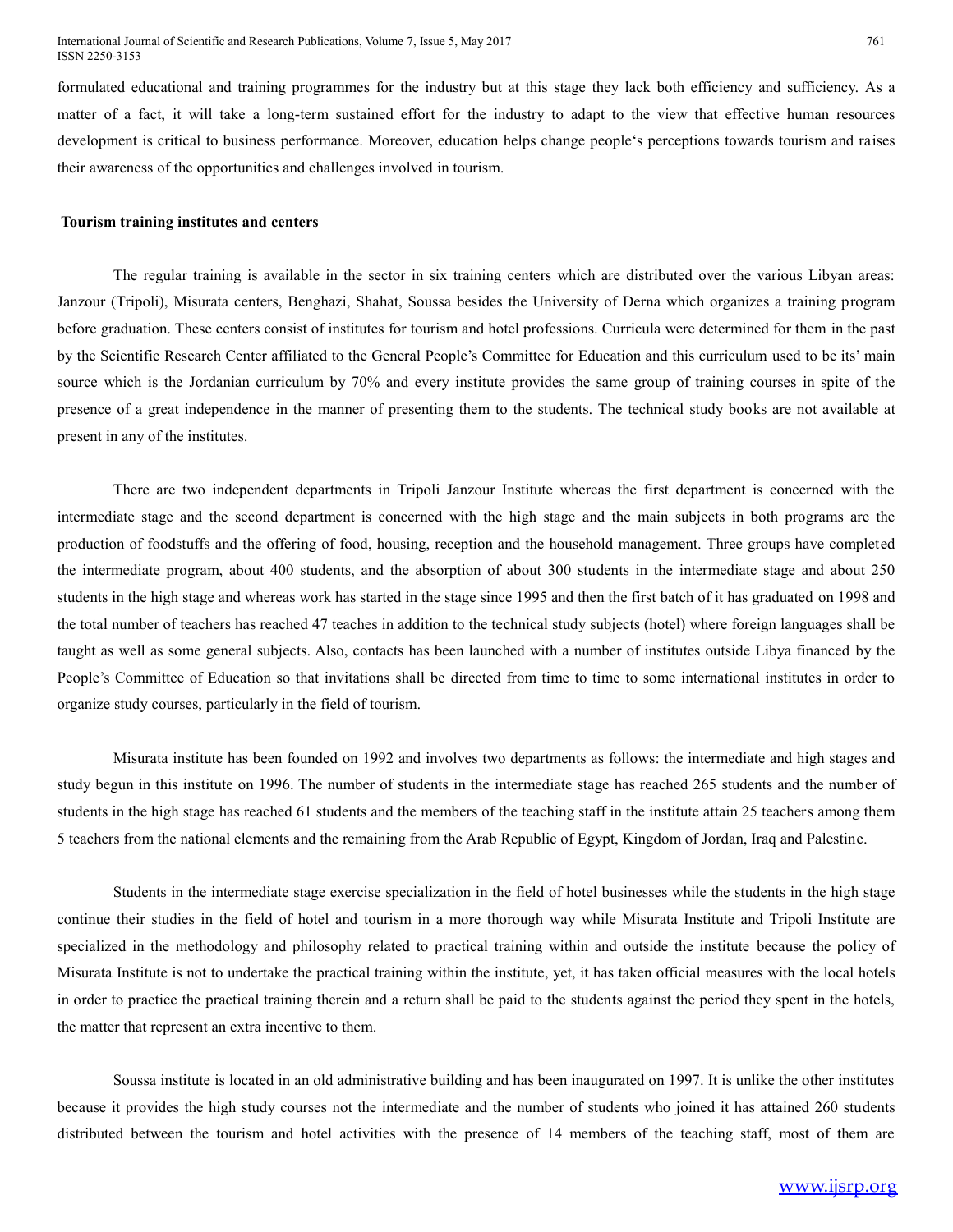expatriates and all the plans of this institute are an operation of courses and drills that take place within the medium and big hotels only, of two-years duration.

The manner through which a strategy for the promotion of the manpower operating in the sector of tourism may be conceived according to what is reported in the Quinquennial plan issued by the General People's Committee for Tourism in accordance with the following:

- Create an educational culture by means of (the values, conducts and the integral training for the development of businesses and the spread of the best modern scientific methods and ways for tourism and the tourism training.

- Strengthening the professional levels (professional awareness – training, professional promotion)

Administrative promotion and concern for the professional qualifications in this field. Promotion of the quality of training by means of the convenience of potentialities for the national necessities and improvement of means attainment and uplifting by the various training means and types, upgrade the quality standard by the trainers by developing the training program.<sup>3</sup>

## **Conserving tourism environment**

Conserving the natural and built tourist resources for future generations against any environmental damage will lead to longterm tourism development. Management of the natural and built resources and tourism planning should be directed towards quality as well as growth. In this context the level of management should be improved and staffed with competent personnel. The development of tourism should be linked to other sectors of the economy, if it is to stimulate production in agriculture and industry that will contribute to the development of a more balanced economy and reduce the percentage of foreign exchange leakage.

In order to suit the needs of long range development of the tourism sector and to solve its problems, management planning is essential to know the positive and negative effects of tourism on the environment with a view to preventing environmental degradation. Problems start to emerge when development is rushed, with little consideration for the environment. The extra volume of visitors arriving at particular destinations causes most of the damage done to the environment as a result of tourism. These destinations are likely to be affected by congestion, smoke, ecological disruption, land use pollution etc.

As a result, for Libya to attain sustainable tourism development, it is crucial to consider environmental issues as a key factor in the overall development of the tourism sector. Distinctive investment incentives to local and foreign investors could help to conserve the natural and built environment. In addition, it is apparent that successful tourism planning requires the involvement and participation of residents in the destination areas. Interaction between tourists and residents plays an important role in conserving the local environment. This could be attained, by developing a tourism product that makes the visitor care about and feel for the local environment.

## **Diversification of tourism product**

 $\overline{a}$ 

 $3$  Teysir Ali Sassi, role of the human resources in the development of tourism sector in Libya, Master degree thesis 2005, P. 105, Academy of Postgraduate Studies T1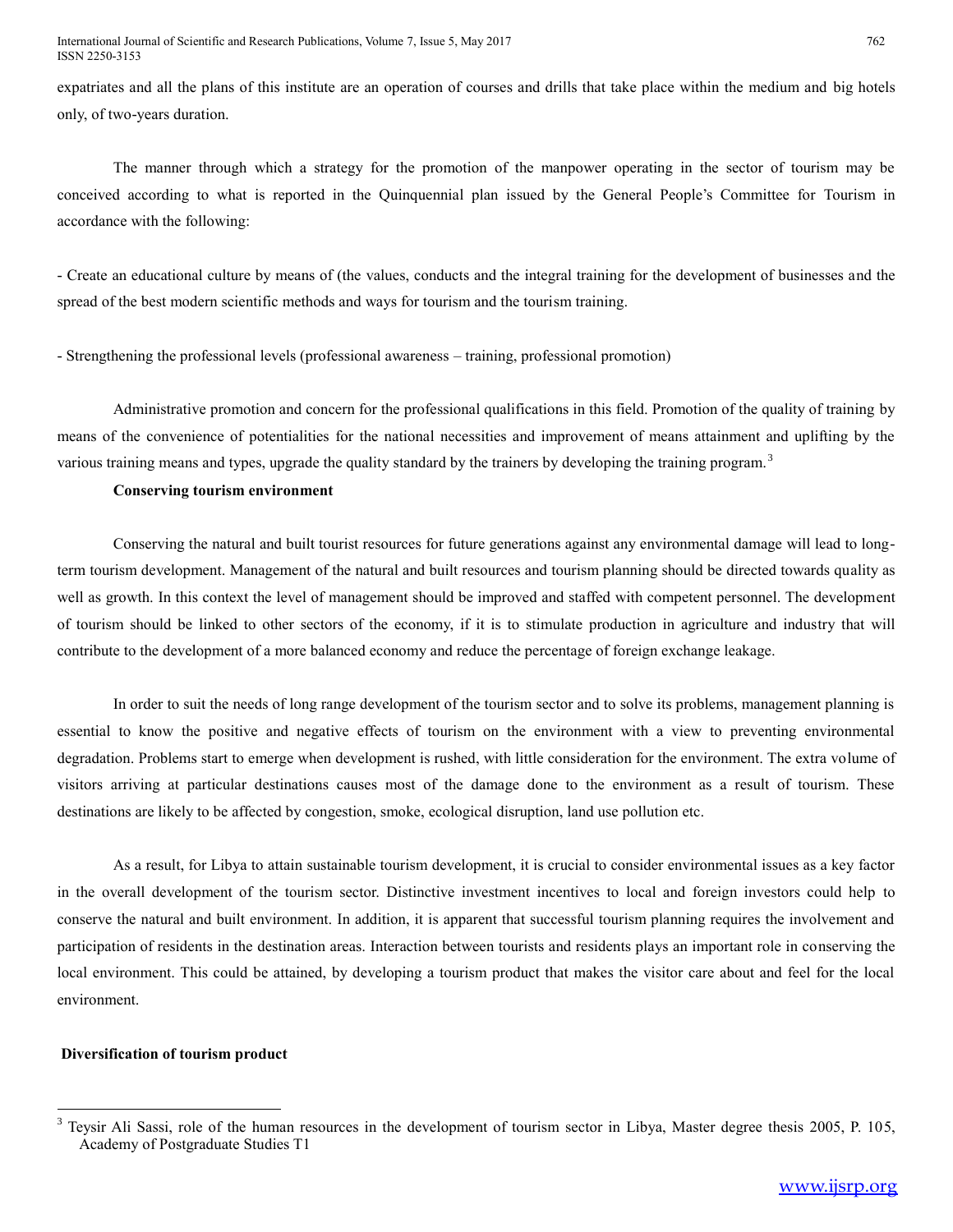Moreover, diversification of tourism products becomes a necessity as modern tourism activity has shown a growing tendency towards it. Keeping pace with the rapidly changing and complex requirements of tourists in a highly competitive international tourist market and allowing the emergence of new tourist destinations cannot be achieved without tourism product diversification combined with a high standard of tourist services and facilities for the presentation of those tourism products.

The image of Libya as a tourist destination is entirely based on historical places, desert and culture. In other words, the image of the country in the viewpoint of tourists is as a cultural destination. Therefore, the opportunity for diversifying the tourist product exists. Libya can become one of the best sea, sand and sun destinations in the world, which requires heavy investment in beach resorts, hotels and sea sport facilities.

Moreover, many other tourism resources such as business tourism, scuba-diving, spa tourism, wildlife, mountain trekking, marine-based activities (e.g. game fishing, flotilla sailing) and fairs tourism are not fully exploited due to the lack of tourism services and facilities, which could play a significant role in diversifying the country's tourism products. Those tourism resources might be helpful for Libya both in the short and long-term and could create more leisure and construction activities for other areas apart from the capital which may create community well being and encourage settlement of people in rural areas who would otherwise prefer the urban areas for job seeking purposes.

The major objective of developing international tourism in all countries is to increase foreign exchange, which aims to increase the number of tourists and prolong their length of stay. According to a survey, which has been conducted with international tourists visiting Libya, the length of stay of these visitors is relatively short. In order to encourage visitors to prolong their length of stay, diversification of the tourist product has become a necessity. Extending opportunities for visitors to consume can be encouraged by offering intensive tours programmes and more convenient and preferential treatment for tourists, such as tax-free shopping, convenient payment systems (credit card machines etc), the provision of proper shopping facilities for incoming tourists, and the development of unique souvenirs and gifts which are warmly received by visitors.

Conferences and conventions tourism is a major economic activity in most developed countries. After the lifting of UN sanctions on Libya, many foreign companies came forward seeking investment in various sectors. This encourages the opportunity to conduct conferences and conventions, which require sufficient congress halls and facilities offered by hotels in Libya. Conferences organizational skills and event development knowledge are required to channel the market.

The necessity of developing convention tourism in Libya should be recognized because of the following factors: This specific tourist market yields large financial benefits; it helps to extend the tourist season the whole year round; it can be an opportunity for special promotion and advertisement for Libya as a tourist destination; it gives an opportunity to the participants to experience various tourist products of the country, therefore, raising the possibilities of coming back as ordinary tourists as well as conveying the message to their friends and relatives (word of-mouth).

## **Continuous improvement**

Continuous improvement is needed, as Libya may face increased tourist demand in the future. Whether the Libyan tourist market will be able to meet and take advantage of this increased demand will depend on how various tourism organisations both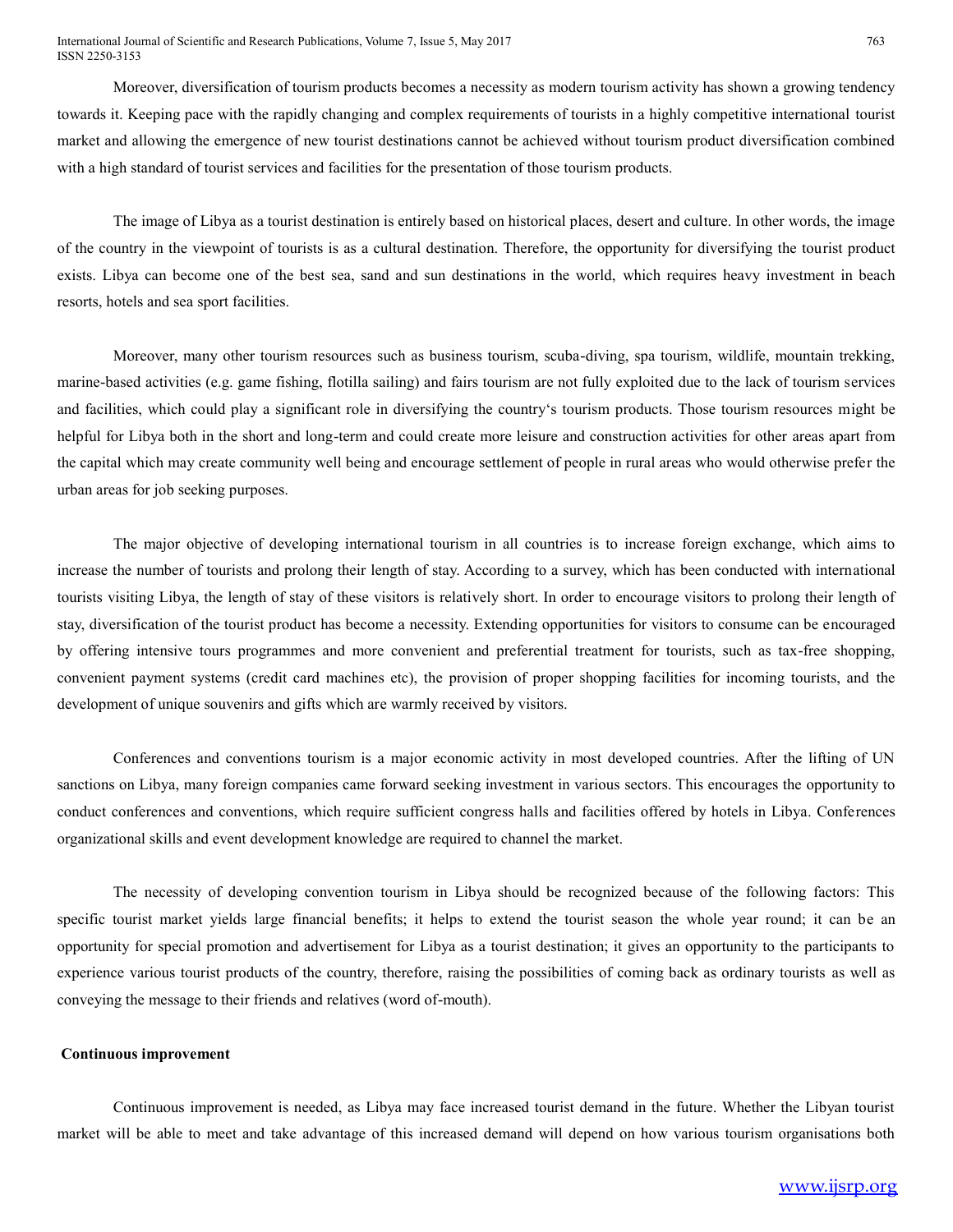#### International Journal of Scientific and Research Publications, Volume 7, Issue 5, May 2017 ISSN 2250-3153

public and private cope with the problems in the present and take the necessary steps to meet the challenges of the future. Three important aspects should be considered carefully to achieve sustainable tourism development: The product's life cycle, the socioeconomy and the environment. Problems arise when development is rushed taking little or no consideration of these three aspects. These development problems can be resolved, by responsive tourism planning as well as by the government and industry working towards sustainability. In addition, to remain competitive in the tourist market place, new products or concepts need to be developed.

The effort of Libya's General Board of Tourism (GBT) and other tourism organisations in the country should focus on the development of the quality of the tourism product and services. In addition, all tourism projects should have the appropriate capacity and the range of facilities that will allow their coexistence without affecting the natural, historical, social, cultural and economic environment. Consequently, the greater tourism attraction of Libya will be preserved for posterity, and holidaymakers may continue to enjoy activity-based leisure time both in and out of season. For achieving successful and sustainable tourism development, in addition to related-tourism infrastructure and tourism product diversification, Libyan tourism needs continued improvement in marketing activities and training in order to meet the continually changing tourism market demand.

Marketing and promotional activities will be indispensable if Libyan tourism is to survive the keen competition of established and emerging tourist-receiving countries. Finally, it may be said that Libyan tourism will not achieve any improvement unless an adequate budget is devoted to tourism plans and marketing activities. Moreover, a product that works in harmony with the environment remains successful for much longer as well as generating income for both the public and private sectors.

# VI. CONCLUSION

International tourism movement in Libya has suffered because several internal and external problems which contributed in the retardation of this sector which negatively affected its contribution in the economic and social development of the Libyan society. The problems were represented in several problems including the negligence by the state of the growth and development of this sector for a long period of time, which resulted in the decrease of the tourism awareness or consciousness at both official and public levels because of the inexistence of institutions and experienced human cadres who are able to run and manage this sector and consolidate it within the Libyan society. They were also represented in the decrease of the level of tourism services which were considered to be among the most significant elements upon which depends the tourism industry whereas they play a significant role in enabling the tourists to enjoy their tours or flights and lengthen the duration of their stay. It appeared from the remark and observation and from the tourists' opinion surveys that the level of services whether in the lodging utilities or the communications means or drinking water, food or entertainment and amusement means or health services has ranged in majority from low to medium. Also missing in some civil life basics such as unavailability of daily newspapers and journals in foreign languages is also evident. Also, the retardation of tourism transportation means and their unfulfilment to the tourists' requirements whether in terms of comfort or punctuality is also evident in addition to the problem of civil aviation which the country was deprived of for a long period of time because of the sieges' circumstances. Besides the bad local and international telecommunications which stand as an obstacle before any achievement for the tourism companies to work with efficiency and also before the international communications of tourists with their relatives or work sites and in addition to these problems, the problem of the administrative complexities and difficulty to obtain entry visas to the country in one hand and the problems of waiting at the frontier or border which is not equipped with comfort means for long period of time, the matter that makes the journey or flight unpleasant and repulsive. Moreover, the obvious negligence which spoils the